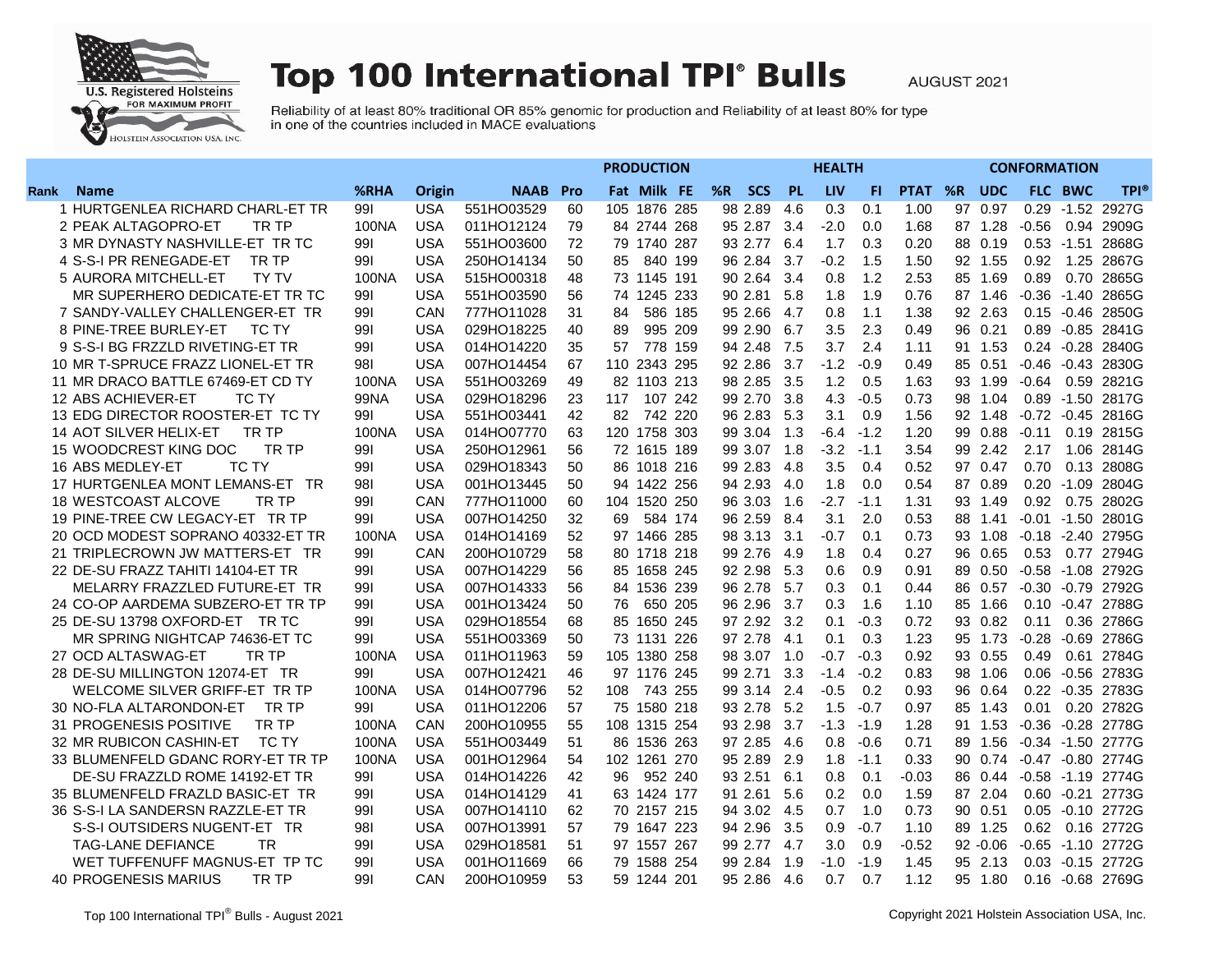| Rank | <b>Name</b>                       | %RHA  | Origin     | <b>NAAB</b> Pro |    |     | Fat Milk FE  |         | %R SCS      | - PL   | <b>LIV</b>     | FL.    | <b>PTAT</b> | %R | <b>UDC</b>  |                   | FLC BWC | <b>TPI®</b>                 |
|------|-----------------------------------|-------|------------|-----------------|----|-----|--------------|---------|-------------|--------|----------------|--------|-------------|----|-------------|-------------------|---------|-----------------------------|
|      | 41 S-S-I JOSUPER ROCKETFIRE-ET TR | 991   | <b>USA</b> | 007HO13454      | 76 |     | 58 2540 207  |         | 98 2.85     | 5.4    | 2.7            | 0.1    | 0.56        |    |             | 94 0.72 -0.62     | 0.54    | 2768G                       |
|      | 42 ST GEN MODESTY LAREDO-ET TC TY | 981   | <b>USA</b> | 551HO03584      | 73 |     | 82 2399 269  |         | 93 3.20     | 1.8    | $-0.7 -1.3$    |        | 0.80        |    | 86 1.06     |                   |         | 0.74 - 0.94 2767G           |
|      | 43 PROGENESIS MODEST ROLAN512-ET  | 991   | <b>USA</b> | 007HO13740      | 33 | 91  | 576 212      |         | 99 3.09 3.2 |        | 1.3            | 0.3    | 1.03        | 96 | 1.96        |                   |         | 0.64 - 0.84 2766G           |
|      | 44 DE-SU 13961 SANJAY-ET TR TC    | 991   | <b>USA</b> | 029HO18753      | 43 |     | 82 1191 215  |         | 98 3.08 5.0 |        | 0.1            | 0.9    | 1.05        |    | 89 1.17     |                   |         | 0.76 -1.28 2765G            |
|      | 45 CHERRY-LILY ZIP LUSTER-P-ET TR | 991   | <b>USA</b> | 007HO14160      | 39 |     | 67 1113 188  |         | 95 2.80 2.1 |        | $-1.7$         | 0.6    | 2.43        |    | 91 2.04     |                   |         | 1.31 - 0.20 2764G           |
|      | 46 DE-SU 13050 SPECTRE-ET TR TC   | 991   | <b>USA</b> | 029HO18208      | 48 |     | 124 1406 284 |         | 99 2.94     | 1.9    | 0.1            | $-1.0$ | 0.45        |    | $96 - 0.01$ |                   |         | 0.04 - 0.70 2762G           |
|      | 47 T-SPRUCE FRAZZLED HUEY-ET TR   | 991   | <b>USA</b> | 007HO14125      | 31 | 78  | 442 180      |         | 97 2.59     | 5.8    | $-0.6$         | 1.1    | 0.85        |    | 95 1.47     |                   |         | 0.17 -0.27 2761G            |
|      | 48 BLUMENFELD FRAZLD BRASS-ET TR  | 991   | <b>USA</b> | 007HO14158      | 37 |     | 73 1225 177  |         | 92 2.65     | 5.2    | $-0.1$         | $-0.3$ | 1.76        |    | 85 2.07     |                   |         | 0.47 -0.28 2760G            |
|      | SANDY-VALLEY COPYCAT-TW-ET TR     | 991   | USA        | 007HO12974      | 43 |     | 77 1027 175  |         | 99 2.65     | 4.0    | $-1.1$         | 0.4    | 1.47        |    | 98 1.54     | 0.48              |         | 1.52 2760G                  |
|      | WILRA ABS BRANTLEY-ET TR TC       | 991   | <b>USA</b> | 029HO18647      | 29 | 102 | 668 219      |         | 94 2.95     | - 4.0  | 0.4            | 0.1    | 0.80        |    | 87 1.15     |                   |         | 1.02 -1.46 2760G            |
|      | 51 FARNEAR DELTA-LAMBDA-ET TR TP  | 100NA | USA        | 551HO03379      | 42 |     | 48 1060 151  |         | 99 2.75 4.3 |        | 0.6            | $-0.1$ | 2.73        |    | 99 2.98     |                   |         | 0.82 0.20 2758G             |
|      | 52 PINE-TREE SAMIRAH-ET TR TC     | 991   | <b>USA</b> | 029HO18478      | 67 | 100 | 1388 266     |         | 99 2.85     | 2.8    | 0.1            | $-1.3$ | 0.22        |    |             | $92$ 0.12 $-0.10$ |         | 0.40 2757G                  |
|      | SANDY-VALLEY LOTTERY-ET TR TC     | 991   | <b>USA</b> | 029HO18635      | 45 | 86  | 696 200      |         | 97 2.80     | $-1.9$ | 0.7            | $-0.6$ | 1.33        |    | 86 1.72     | 0.27              |         | 0.79 2757G                  |
|      | 54 ABS CRIMSON-ET<br>TR TC        | 991   | <b>USA</b> | 029HO18693      | 40 | 93  | 869 217      |         | 96 2.75     | 5.5    | 4.4            | 0.2    | 0.15        |    | 87 0.04     | 0.55              |         | 0.11 2753G                  |
|      | 55 MELARRY FUEL-ET<br>TR TP       | 991   | CAN        | 200HO10845      | 53 | 102 | 1668 213     |         | 97 2.94     | 0.1    | $-4.4$         | $-1.7$ | 2.44        |    | 94 1.99     | 0.50              |         | 1.74 2751G                  |
|      | 56 MR MCCUT DANTE 1407-ET TC TY   | 991   | <b>USA</b> | 203HO01513      | 72 |     | 76 2315 251  |         | 99 3.04     | 3.9    | $-1.2 -1.7$    |        | 1.53        |    | 98 0.88     |                   |         | 0.18 -0.03 2750G            |
|      | 57 DE-SU JEDI JEFRI 13610 TR TP   | 991   | <b>USA</b> | 007HO13727      | 61 |     | 28 1520 146  |         | 97 2.65     | 5.7    | 1.4            | 3.4    | 0.61        |    |             | 93 1.07 -0.43     |         | 0.42 2747G                  |
|      | 58 BOMAZ ALTATOPSHOT-ET<br>TR TP  | 991   | <b>USA</b> | 011HO11779      | 62 |     | 87 1544 221  |         | 99 2.74     | 5.5    | 2.5            | 0.0    | $-0.23$     |    | $97 - 0.11$ | $-0.97$           |         | 0.30 2746G                  |
|      | <b>EDG RUBICON-ET</b><br>TR TC    | 100NA | <b>USA</b> | 151HO00681      | 37 | 91  | 687 223      |         | 99 2.89     | 4.7    | 2.3            | -1.8   | 1.20        |    | 99 0.99     | 1.96              |         | 0.31 2746G                  |
|      | 60 S-S-I MILLINGTON TOTEM-ET TR   | 991   | <b>USA</b> | 250HO13531      | 33 | 72  | 676 169      |         | 93 2.65     | 3.7    | 0.4            | 0.6    | 1.75        |    | 86 1.92     | 0.56              |         | 0.02 2745G                  |
|      | 61 AURORA ALTAANTONIO-ET TR TP    | 991   | <b>USA</b> | 011HO12083      | 49 | 77  | 748 206      |         | 97 2.82     | 3.0    | 1.2            | $-0.6$ | 1.47        |    | 94 1.15     | 0.91              |         | 0.26 2744G                  |
|      | MR SPRING NIGHTHAWK-ET TC TY      | 991   | USA        | 551HO03442      | 46 |     | 72 1217 213  |         | 98 2.79 4.5 |        | $0.4^{\circ}$  | -0.3   | 1.27        |    |             |                   |         | 94 1.84 - 0.14 - 0.23 2744G |
|      | 63 CAL-ROY-AL YODA-ET<br>TR TC    | 991   | <b>USA</b> | 029HO18545      | 49 |     | 85 1067 217  |         | 98 2.73 4.3 |        | $0.8 - 1.3$    |        | 1.09        |    | 93 1.30     | -0.39             |         | 0.18 2743G                  |
|      | PROGENESIS DEFINITE-ET TR TP      | 99NA  | CAN        | 200HO10797      | 48 | 55  | 785 183      |         | 98 2.56     | - 4.6  | 1.0            | 2.4    | 0.61        |    | 92 0.37     | 0.89              |         | 0.25 2743G                  |
|      | 65 SANDY-VALLEY CODEC-ET TR TP    | 991   | <b>USA</b> | 007HO12973      | 51 |     | 69 1247 192  |         | 98 2.52     | 5.0    | 0.4            | -1.5   | 0.22        |    | 90 1.06     | $-1.22$           |         | 1.04 2742G                  |
|      | 66 PEAK ACCELODIN-ET<br>TR TP     | 991   | <b>USA</b> | 014HO07828      | 40 | 93  |              | 571 200 | 97 2.99     | 2.4    | 1.3            | 0.7    | 1.53        |    | 92 0.64     | 0.27              |         | 0.96 2741G                  |
|      | S-S-I MONTROSS DUKE-ET TR TP      | 100NA | <b>USA</b> | 250HO13267      | 75 | 114 | 2300 285     |         | 99 2.89     | 1.3    | -4.7           | $-3.8$ | 1.27        |    |             | 99 1.33 -0.70     |         | 0.80 2741G                  |
|      | 68 COOKIECUTTER MD HARDROCK-ET TR | 991   | <b>USA</b> | 250HO13736      | 66 |     | 83 2489 249  |         | 99 2.98     | 2.0    | $-1.9$         | $-1.0$ | 1.30        |    | 97 0.80     | -0.49             |         | -0.27 2739G                 |
|      | SANDY-VALLEY FS CAMDEN-ET TR      | 991   | <b>USA</b> | 007HO14096      | 33 | 90  |              | 525 175 | 94 2.73     | 2.6    | $-0.8$         | 1.3    | 1.05        |    | 90 1.66     | -0.69             |         | 0.77 2739G                  |
|      | 70 S-S-I LA SANDERSON SHIEK-ET TR | 991   | <b>USA</b> | 007HO14010      | 40 |     | 75 1272 198  |         | 94 2.91     | 4.4    | 2.1            | 0.7    | 1.11        |    | 88 0.88     |                   |         | 0.57 -0.72 2737G            |
|      | 71 LEANINGHOUSE BANDRS VAN-ET TR  | 100NA | <b>USA</b> | 007HO14183      | 52 | 86  | 1286 203     |         | 94 2.84     | 2.3    | 1.8            | 0.2    | 1.00        |    | 90 0.39     | 0.29              |         | 0.87 2732G                  |
|      | 72 S-S-I PR CHINCHI CHARGER-ET TR | 991   | <b>USA</b> | 007HO13902      | 52 |     | 94 1361 214  |         | 96 2.75     | 1.8    | $-1.6$         | -1.8   | 1.03        |    | 90 0.89     | 0.87              |         | 0.91 2731G                  |
|      | 73 BO-IRISH CROWNE-ET<br>TR TP    | 100NA | <b>USA</b> | 014HO07823      | 75 |     | 79 2286 247  |         | 99 2.84     | 3.3    | -0.5           | -1.2   | 0.05        |    | 93 1.04     | -0.64             |         | 0.80 2730G                  |
|      | 74 HURTGENLEA YDR OUTSIDERS-ET TR | 100NA | <b>USA</b> | 007HO12819      | 64 |     | 89 2253 228  |         | 99 2.88     | 2.0    | 0.5            | $-1.0$ | 0.37        |    | 97 0.63     | $-0.23$           |         | 1.09 2729G                  |
|      | STE ODILE MILKTIME-ET TR TP       | 100NA | CAN        | 777HO10904      | 76 |     | 69 2551 230  |         | 93 2.65 4.9 |        | $-1.6 - 1.6$   |        | 0.55        |    |             |                   |         | 87 0.87 -0.52 -0.01 2729G   |
|      | 76 MR RUBICON DYNAMO-ET TR TC     | 100NA | <b>USA</b> | 551HO03416      | 52 |     | 64 1634 202  |         | 99 2.74     | 5.3    | 1.8            | -1.0   | 1.13        |    | 98 1.45     | 0.59              |         | 0.16 2728G                  |
|      | 77 FARNEAR-TBR-BH FARLO-ET TC TY  | 100NA | <b>USA</b> | 551HO03476      | 50 |     | 90 1232 269  |         | 99 2.99     | 5.9    | 2.1            | $-0.8$ | 0.24        |    | 94 0.50     | $-0.36$           |         | -2.43 2727G                 |
|      | PROGENESIS PRETENDER<br>TR TP     | 991   | CAN        | 200HO10972      | 34 | 85  | 758 173      |         | 94 2.88     | 3.7    | 1.0            | $-0.3$ | 1.65        |    | 88 1.36     | 0.78              |         | 0.78 2727G                  |
|      | 79 PEAK LIGERO-ET<br><b>TY TV</b> | 96NA  | <b>USA</b> | 097HO41744      | 45 |     | 86 1360 228  |         | 98 2.82     | 3.6    | 2.0            | $-0.3$ | 0.43        |    | 95 0.36     |                   |         | 0.66 - 0.67 2724G           |
|      | 80 SILVERRIDGE V PHONE-ET TR TP   | 100NA | CAN        | 200HO10926      | 76 |     | 85 2518 263  |         | 95 2.95 2.9 |        | $-1.9 -3.1$    |        | 0.97        |    |             |                   |         | 86 1.46 -0.48 -0.52 2723G   |
|      | 81 SANDY-VALLEY AIRJET-ET TR TP   | 991   | USA        | 007HO12985      | 64 |     | 72 2317 212  |         | 95 2.95 2.4 |        | $-1.3 -0.2$    |        | 1.01        |    |             |                   |         | 91 1.76 -0.77 0.54 2722G    |
|      | 82 COOKIECUTTER HIGH CARD-ET TR   | 991   | <b>USA</b> | 007HO14161      | 56 |     | 42 1742 178  |         | 94 2.70 6.2 |        | 0.8            | -2.6   | 0.17        |    |             |                   |         | 88 0.73 -0.20 -0.63 2721G   |
|      | PROGENESIS GRANITE-ET TR TP       | 991   | CAN        | 200HO10616      | 40 |     | 82 975 178   |         | 99 3.20 2.7 |        | 0.9            | 0.8    | 1.48        |    | 98 1.21     |                   |         | 0.92 0.97 2721G             |
|      | S-S-I BG DUKE DELROY-ET TR TP     | 991   | <b>USA</b> | 014HO13666      | 49 |     | 80 1199 237  |         | 99 2.74 4.7 |        | $-0.4 -0.2$    |        | 0.63        |    |             |                   |         | 95 1.21 -0.89 -1.41 2721G   |
|      | 85 FINGER LOPEZ KING LOUIE-ET TR  | 991   | <b>USA</b> | 001HO13448      | 47 |     | 80 1600 217  |         | 95 2.71 4.1 |        | 1.1            | 0.8    | $-0.01$     |    | 87 0.25     |                   |         | 0.26 -0.66 2720G            |
|      | 86 WESTCOAST YAMASKA-ET TR TP     | 99NA  | CAN        | 200HO10915      | 52 | 76  | 306 194      |         | 99 2.93 2.6 |        | $-0.7$ 0.2     |        | 1.43        |    | 95 0.53     |                   |         | 0.81  0.84  2716G           |
|      | 87 JOOK KING ROYAL ECLIPSE-ET TR  | 99I   | <b>USA</b> | 007HO14178      | 55 |     | 79 1455 219  |         | 94 2.97 3.2 |        | $0.0 - 1.0$    |        | 1.17        |    | 88 1.33     |                   |         | 0.57  0.30  2714G           |
|      | SUNQUEST AT RIVALRE-ET TR TC      | 100NA | <b>USA</b> | 551HO03336      | 38 | 101 | 992 242      |         | 99 3.02 2.9 |        | $2.0\quad 0.7$ |        | 0.48        |    |             |                   |         | 88 0.27 -0.39 -1.18 2714G   |
|      | 89 PROGENESIS MONTFORT-ET TR TP   | 991   | CAN        | 200HO10739      | 55 |     | 85 1018 210  |         | 91 2.91 0.2 |        | $-4.3$ 0.2     |        | 1.77        |    |             |                   |         | 86 0.88 0.59 1.32 2713G     |